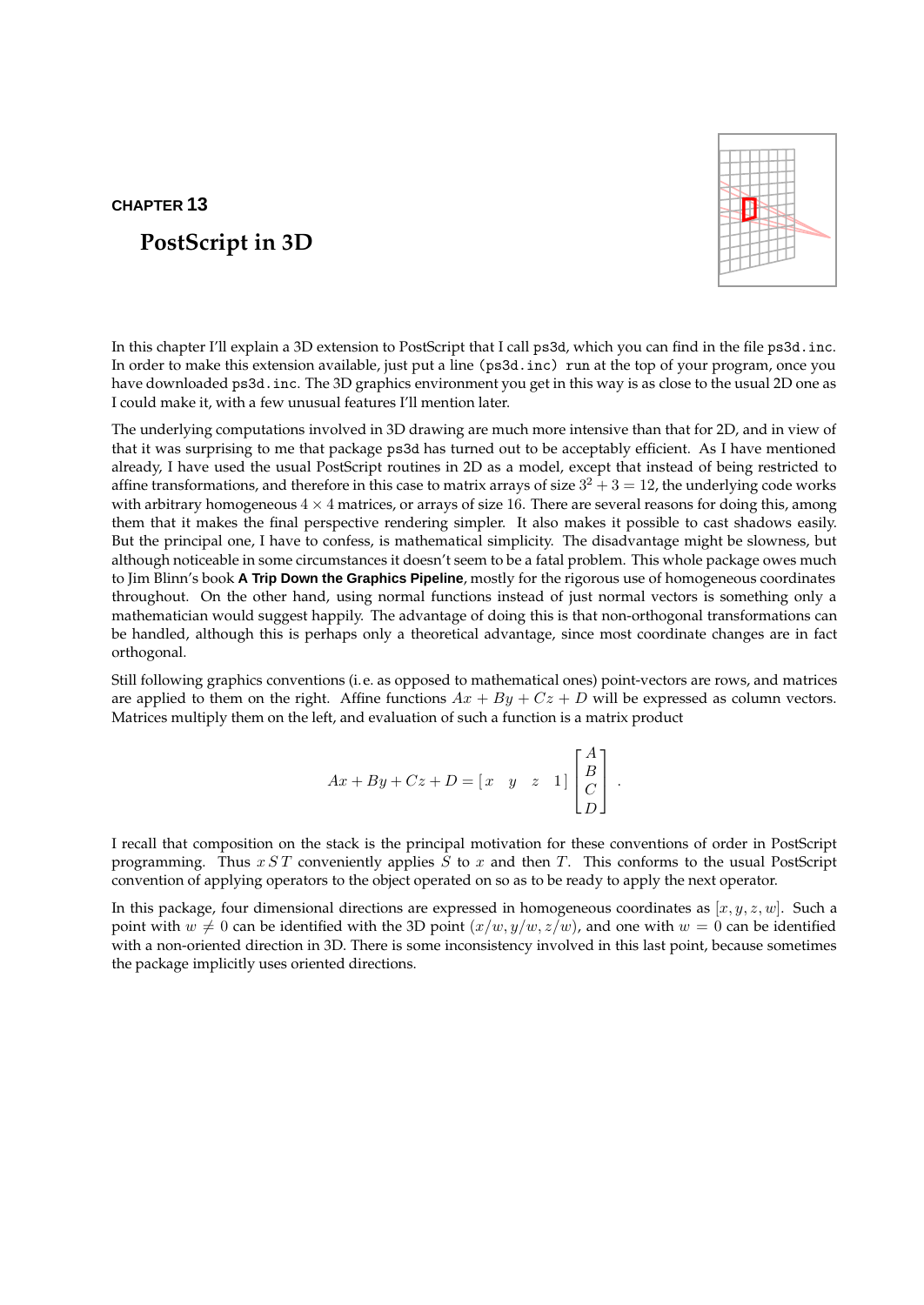#### **13.1. A survey of the package**

In beginning 3D drawing, after loading the file ps3d.inc, the programmer has the option of choosing a position for his eye, by convention somewhere on the positive  $z$ -axis. He is then looking down towards the negative  $z$ -axis, and what he sees is the projection of objects upon his viewing screen, which is the plane  $z = 0$ . On this plane x and  $y$  are the usual 2D user coordinates. This projection of a point onto the viewing screen is the intersection of the line from that point to the observer's location with the plane  $z = 0$ . It is expected that most objects drawn will be located with  $z < 0$ .

If the programmer does not choose an eye location, the default mode of projection is orthogonal projection onto the plane  $z = 0$ , so that the eye is effectively at  $\infty$  on the z-axis, the 4D point [0, 0, 1, 0]. The point of the convention that we are looking down (rather than up) the z-axis is to get the 3D orientation to be that of the right hand rule as well as to have the usual 2D coordinates interpreted naturally. I recall that, according to the right hand rule, if the right fist is curled so as to indicate how the positive  $x$ -axis is to be rotated towards the positive  $y$ -axis, then the extended thumb points towards positive values of z.



This setup has some paradoxical features. The following figures are identical except for the location of the eye, which is at  $z = 27$ ,  $z = 9$ , and  $z = 3$ , respectively:



What's odd here is that as we move closer the cube becomes smaller! The explanation for this is that moving the eye in this model is not like moving your head back to change your view. When you move your head you move the whole eye, which includes both the lens at the front and the retina at the back. The distance from the lens to the retina—the **focal length** of the eye—does not change. Whereas in the graphics model I am using, moving the eye really means changing the focal length as well as the location of the eye. We are looking at the plane  $z = 0$ as though it were a window onto which the world in the region  $z \leq 0$  is projected, but as we move away our focal length is increased, too. In effect the left picture is taken with a telephoto lens, the right hand one with a wide angle lens. The two changes, location and focal length, compensate for each other, so that the grid, which is located on the plane  $z = 0$ , remains constant. This behavior might take getting used to. In the current version,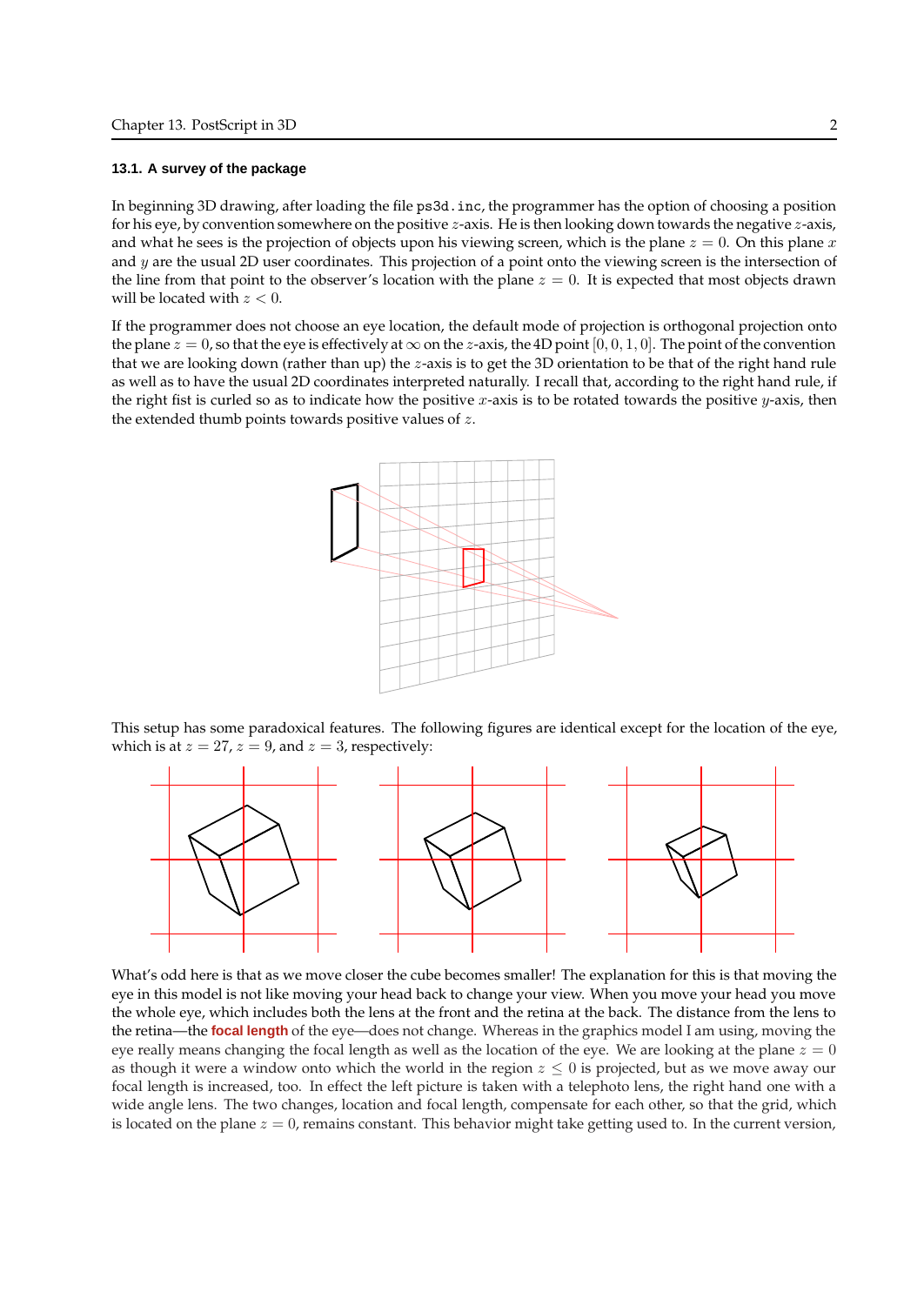the eye location is set once at the very beginning of a program and should never be changed again. In some future version I'll make it possible to move the eye around like a camera, changing location and also zooming in and out.

There is another odd feature of these conventions. As I have already mentioned, normally the 3D objects drawn will lie in the region  $z < 0$ , beyond the viewing screen.



If the object lies between the eye and  $z = 0$ , it will be enlarged. If it lies behind the eye, it will be placed in an odd location. It is because of this unfamiliar behavior that it is best to draw only objects behind the plane  $z = 0$ .

The most frequently used commands in ps3d.inc are those which construct 3D paths—moveto3d, lineto3d, closepath3d and their relative versions. There are also 3D coordinate changes such as translate3d, scale3d, and rotate3d. Rotations require an axis as well as an angle as argument. As with PostScript in 2D, there are implicitly two 3D coordinate systems. One is the user's 3D coordinate system, and the other the default 3D system, which is also the user's system when 3D programming starts. Part of the 3D graphics environment keeps track of the transformation from the first to the second, by means of a  $4\times 4$  matrix. Thus when a program executes a command like 0 0 0 moveto3d this transformation is applied to the 3D point  $(0, 0, 0)$  to get its default 3D coordinates, and then the projection of this point upon the viewing plane is calculated. In this way, a 2D path is constructed as the 3D drawing proceeds. The transformation from user 3D to default 3D coordinates is affected by the 3D coordinate changes. As in 2D, coordinate changes affect directly the frame with respect to which the user coordinates are interpreted. Thus:

```
[0 0 3 1] set-eye
[0 1 0] -45 rotate3d
newpath
-0.5 -0.5 0 moveto3d
0.5 -0.5 0 lineto3d
0.5 0.5 0 lineto3d
-0.5 0.5 0 lineto3d
-0.5 -0.5 0 lineto3d
closepath
gsave
0.7 0 0 setrgbcolor
fill
grestore
stroke
```
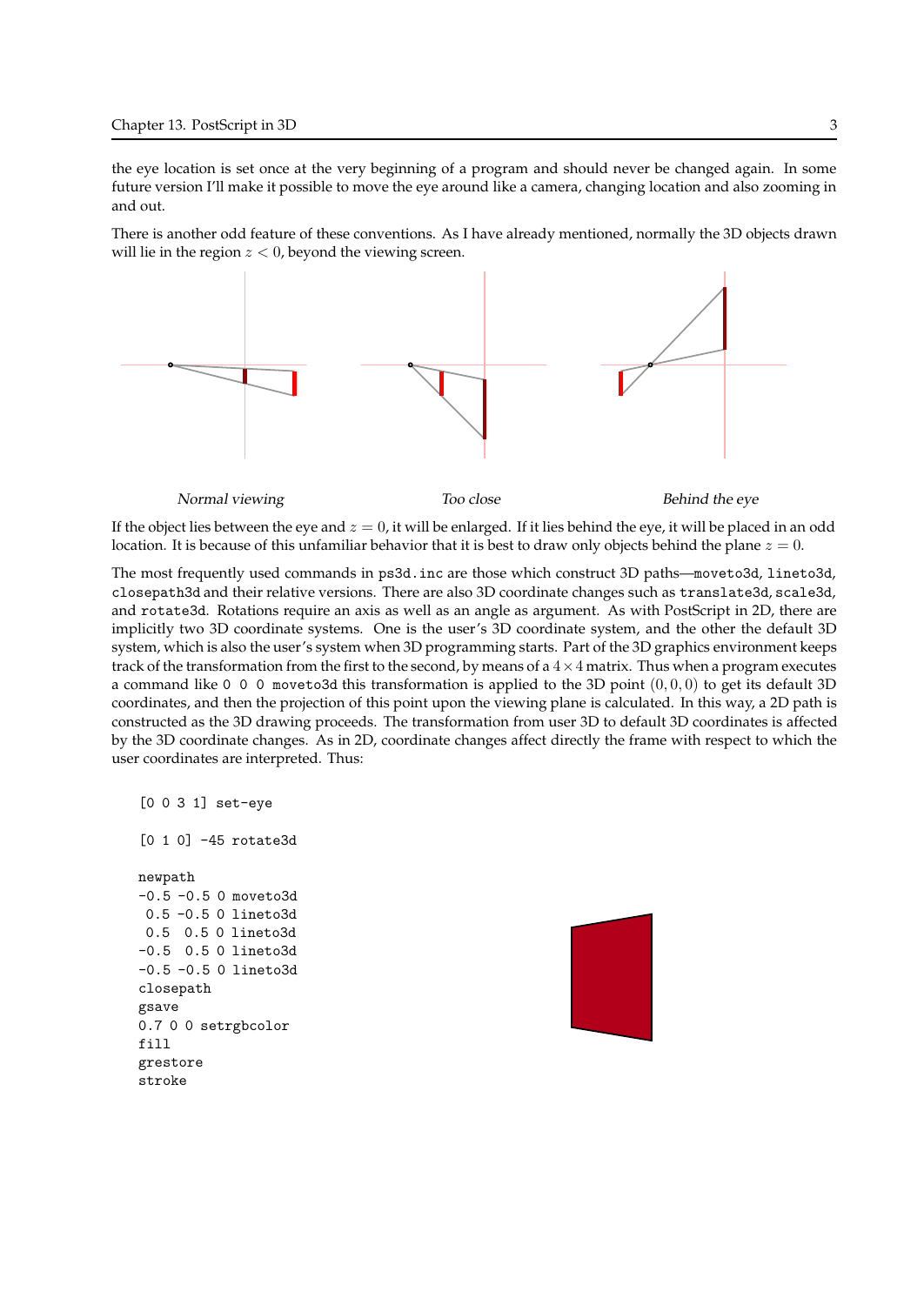Just as in ordinary 2D PostScript, we use a graphics stack to manage 3D graphics environments. The 3D graphics environment at any moment amounts to two homogeneous linear transformations T  $(4 \times 4)$  and D  $(4 \times 3)$ , the first transforming user 3D coordinates to the default ones, and that determining the collapse from 3D onto the viewing screen. The graphics stack is an array gstack3d of some arbitrary height gmax—it happens to be 64 in ps3d. But the part of the stack that's used bounces around. The current height of the stack at any moment is ght and the current graphics data  $T$  and  $D$  are in gstack3d [ght]. The user will ordinarily not need to access the 3D graphics stack directly, because there are operators that access its components directly. The 3D graphics stack is managed with commands gsave3d and grestore3d. One use for the 3D graphics stack is to move different components of a figure independently, or even in linkage with other components. (This technique is explained quite nicely in Chapter 3 of Blinn's book.)

The 3D graphics environment really requires only  $T$  and  $D$ , but also, for efficiency and convenience, the inverse matrix  $\widetilde{T}^{-1}$  is part of the stored data. Thus an item on the 3D graphics stack is an array of 3 matrices;  $T$  ,  $T^{-1}$  , and D. The first component is called the **current 3D transformation matrix**. The effect of transforming coordinates by a matrix  $R$  (rotation, translation, scaling, projection, etc.) is to replace  $T$  by  $RT$ ,  $T^{-1}$  by  $T^{-1}R^{-1}$ . The third component D is called the **display matrix**, used to transform homogeneous 4-vectors to homogeneous 3-vectors. At the moment the only display matrices used are those implementing perspective onto the plane  $z = 0$  to an eye located in homogeneous space. Also at the moment it is set once and for all at the beginning of 3D drawing.

We shall see later why we want quick access to  $T^{-1}$ .

In Blinn's terms, 3D graphics involves a pipeline: a composition of coordinate changes from user coordinates to default 3D coordinates, then to the display plane (here  $z = 0$ ), finally to the page. The last step is controlled by the usual 2D PostScript commands. The first two are managed in this package.

Loading ps3d (with the command (ps3d.inc) run) causes a file matrix.inc of 3D matrix procedures to be loaded as well. It also causes the variables gstack3d, gmax, ght that determine the 3D graphics environment to be defined. Initially, ght is 0, T and  $T^{-1}$  are the  $4 \times 4$  identity matrices, and D amounts to orthogonal projection along the positive z-axis.

In addition ps3d defines variables cpt3d and lm3d, the **current point** and the **last point moved to**, 3D points expressed in default 3D coordinates. Normally, the user will have no need to know them.

The usual 3D vectors are identified with a 4D vector whose last coordinate is 1.

Next I'll explain the commands, grouped by subject.

## **13.2. The 3D graphics environment**

|           | Arguments | Command | Return value |
|-----------|-----------|---------|--------------|
| $\bullet$ |           | gsave3d | ____         |

Puts a new copy of the current 3d environment on the graphics stack. It is extremely important to realize that manipulating the 3d graphics stack has no effect whatsoever on the 2D graphics state. And vice versa.

grestore3d

Restores the previous 3d graphics state.

| $\bullet$ |                                                                          | cgfx3d         | [T U D]  |
|-----------|--------------------------------------------------------------------------|----------------|----------|
| $\bullet$ |                                                                          | ctm3d          |          |
| $\bullet$ |                                                                          | cim3d          | $T^{-1}$ |
| $\bullet$ |                                                                          | cdm3d          |          |
| $\bullet$ |                                                                          | currentpoint3d | xyz      |
|           | This returns the current point in user space, $T^{-1}$ applied to cpt3d. |                |          |

display-matrix  $D$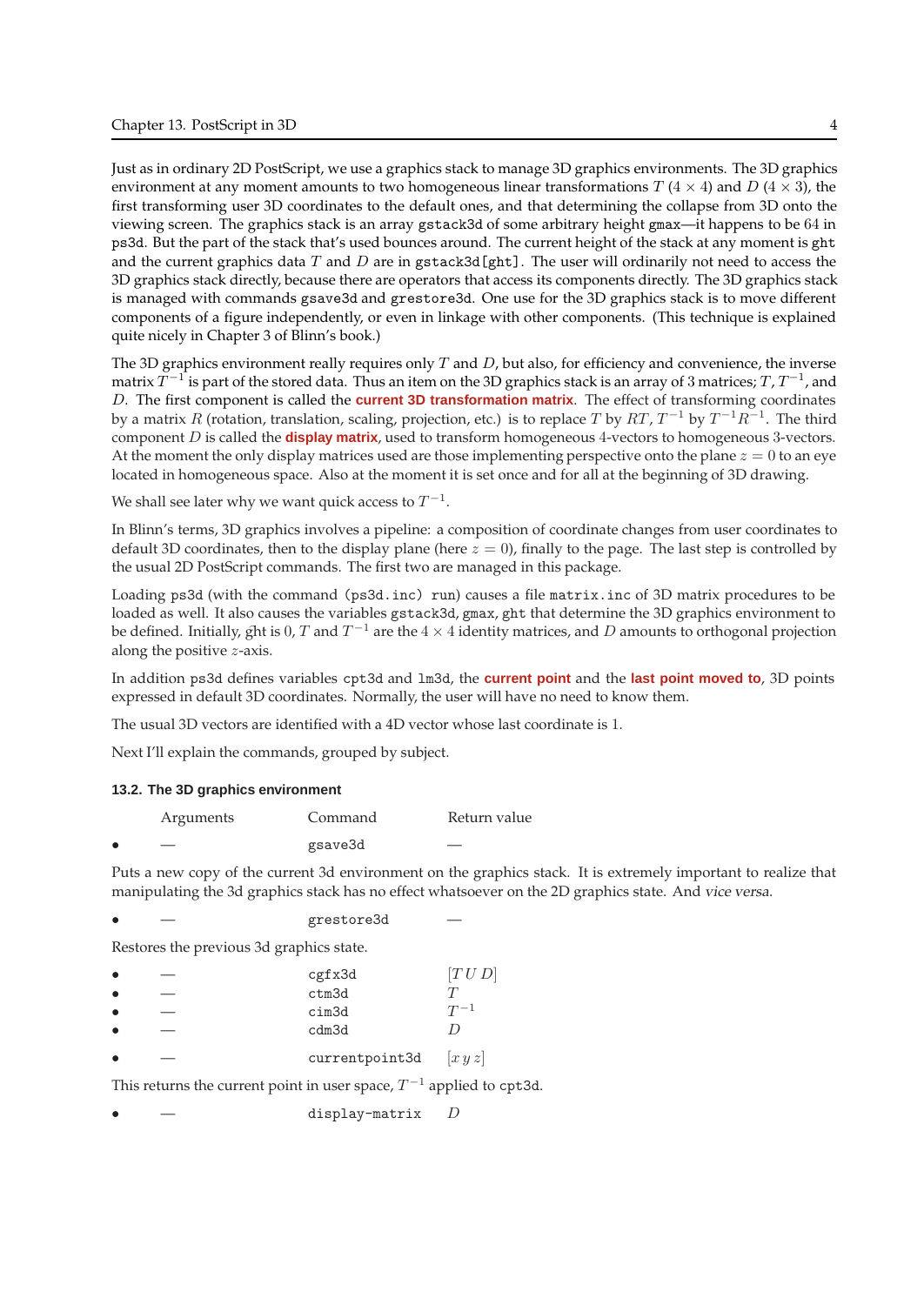Returns a  $4 \times 3$  homogeneous matrix.

•  $[x y z w]$  set-eye

Sets the eye at  $(x, y, z, w)$ . In practice, currently it is assumed that  $x = y = 0$ . Here, as elsewhere in 3D drawing,  $w = 0$  indicates a direction in space, whereas  $(x, y, z, 1)$  indicates an ordinary 3D point.



The 3D to 2D projection takes a point  $(x, y, z)$  to the intersection  $(X, Y)$  of the line from that point to the eye with the plane  $z = 0$ . Assuming the eye is at  $(e_x, e_y, e_z)$  we can find it explicitly as

$$
(1-t)(e_x,e_y,e_z)+t(x,y,z)
$$

where  $(1-t)e_z + tz = 0$ . Therefore

$$
t = \frac{e_z}{e_z - z}
$$
  
\n
$$
1 - t = \frac{-z}{e_z - z}
$$
  
\n
$$
X = \frac{xe_z - ze_x}{e_z - z}, \quad Y = \frac{ye_z - ze_y}{e - z}.
$$

If the eye is at  $(0, 0, e)$  this becomes

$$
X = \frac{ex}{e - z}, \quad Y = \frac{ey}{e - z}.
$$

In terms of homogeneous coordinates it takes  $(x, y, z, w)$  to  $(xe_z - ze_x, ye_z - ze_y, e_zw - ze_w)$ . Equivalently, it sets the display matrix to be

$$
\begin{bmatrix} e_z & 0 & 0 \ 0 & e_z & 0 \ -e_x & -e_y & -e_w \ 0 & 0 & e_z \end{bmatrix}
$$

get-eye  $[x y z w]$ get-virtual-eye  $[x y z w]$ 

This last will be explained later.

•  $[x y z w]$  render  $[X/W Y/W]$ 

This applies the display matrix to the original point, then turns the result  $[X Y W]$  into a real 2D point in 2D user coordinates.

•  $x y z$  transform2d  $\prime\ y'$ 

Transforms from user 3D coordinates first to default 3D coordinates, then to 2D user coordinates.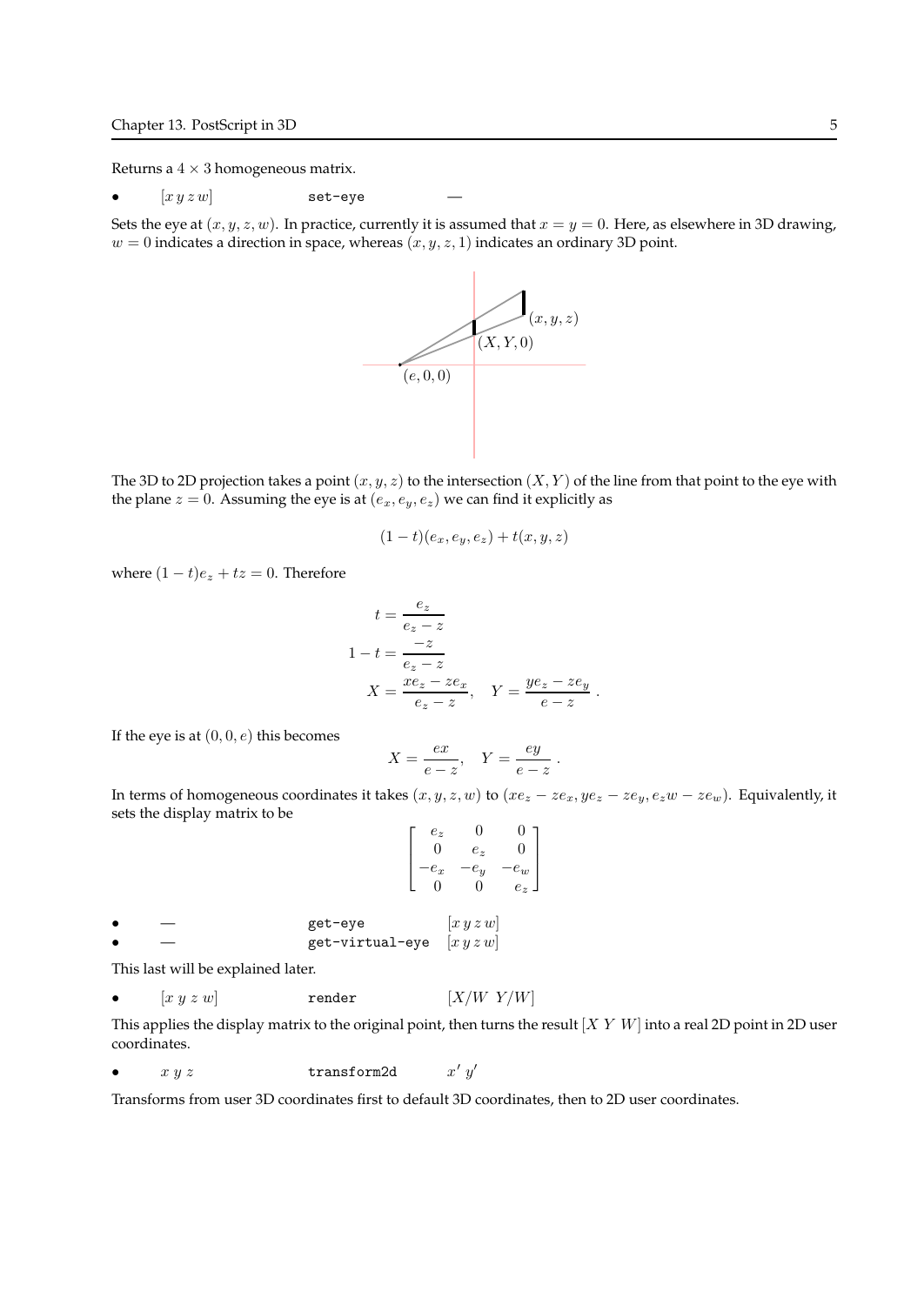# **13.3. Coordinate transformations**

A coordinate transformation multiplies the current transformation matrix by the matrix of the transformation. The current matrix is an array of 16 numbers, interpreted as

$$
\begin{bmatrix} T_0 & T_4 & T_8 & T_{12} \\ T_1 & T_5 & T_9 & T_{13} \\ T_2 & T_6 & T_{10} & T_{14} \\ T_3 & T_7 & T_{11} & T_{15} \end{bmatrix}.
$$

Let  $U$  be the inverse of  $T$ .

•  $xyz$  translate3d

The new current matrix becomes

|                 |  |  |  | $\begin{bmatrix} 1 & 0 & 0 & 0 \\ 0 & 1 & 0 & 0 \end{bmatrix} \begin{bmatrix} T_0 & T_4 & T_8 & T_{12} \\ T_1 & T_5 & T_9 & T_{13} \end{bmatrix}$       |
|-----------------|--|--|--|---------------------------------------------------------------------------------------------------------------------------------------------------------|
| $(0 \t 0 \t 1)$ |  |  |  | $\begin{bmatrix} 0 & 0 & 1 & 0 \\ x & y & z & 1 \end{bmatrix} \begin{bmatrix} T_2 & T_6 & T_{10} & T_{14} \\ T_3 & T_7 & T_{11} & T_{15} \end{bmatrix}$ |
|                 |  |  |  |                                                                                                                                                         |

and the inverse transformation becomes

|  |                                                                                                                                                                                                |  | U U 1 |
|--|------------------------------------------------------------------------------------------------------------------------------------------------------------------------------------------------|--|-------|
|  |                                                                                                                                                                                                |  |       |
|  |                                                                                                                                                                                                |  |       |
|  | $\begin{bmatrix} U_0&U_4&U_8&U_{12}\\ U_1&U_5&U_9&U_{13}\\ U_2&U_6&U_{10}&U_{14}\\ U_3&U_7&U_{11}&U_{15} \end{bmatrix} \begin{bmatrix} 1&0&0&0\\ 0&1&0&0\\ 0&0&1&0\\ -x&-y&-z&1 \end{bmatrix}$ |  |       |

•  $\left[xyz\right]A$  rotate3d

The arguments are axis and angle. The new current transformation matrix becomes

|  |  |  | $\begin{bmatrix} R_0 & R_3 & R_6 & 0 \end{bmatrix} \begin{bmatrix} T_0 & T_4 & T_8 & T_{12} \end{bmatrix}$ |
|--|--|--|------------------------------------------------------------------------------------------------------------|
|  |  |  | $R_1$ $R_4$ $R_7$ 0 $T_1$ $T_5$ $T_9$ $T_{13}$                                                             |
|  |  |  | $R_2$ $R_5$ $R_8$ 0 $T_2$ $T_6$ $T_{10}$ $T_{14}$                                                          |
|  |  |  | 1 $\Box$ $T_3$ $T_7$ $T_{11}$ $T_{15}$ $\Box$                                                              |

and the inverse transformation

|  | $\begin{bmatrix} U_0 & U_4 & U_8 & U_{12} \\ U_1 & U_5 & U_9 & U_{13} \\ \end{bmatrix} \begin{bmatrix} R_0 & R_1 & R_2 & 0 \\ R_3 & R_4 & R_5 & 0 \\ \end{bmatrix}$ |  |  |
|--|---------------------------------------------------------------------------------------------------------------------------------------------------------------------|--|--|
|  | $\begin{bmatrix} U_2 & U_6 & U_{10} & U_{14} \ U_3 & U_7 & U_{11} & U_{15} \end{bmatrix} \begin{bmatrix} R_6 & R_7 & R_8 & 0 \ 0 & 0 & 0 & 1 \end{bmatrix}$         |  |  |
|  |                                                                                                                                                                     |  |  |

since the inverse of a rotation matrix is its transpose.

•  $abc$  scale3d

The new 3D transformation matrix is

|                  |          | $\begin{bmatrix} a & 0 & 0 & 0 \\ 0 & 0 & 0 & 0 \\ 0 & 0 & 0 & 0 \\ 0 & 0 & 0 & 0 \\ 0 & 0 & 0 & 0 \\ 0 & 0 & 0 & 0 \\ 0 & 0 & 0 & 0 \\ 0 & 0 & 0 & 0 \\ 0 & 0 & 0 & 0 & 0 \\ 0 & 0 & 0 & 0 & 0 \\ 0 & 0 & 0 & 0 & 0 \\ 0 & 0 & 0 & 0 & 0 & 0 \\ 0 & 0 & 0 & 0 & 0 & 0 \\ 0 & 0 & 0 & 0 & 0 & 0 \\ 0 & 0 & 0 & 0 & 0 & 0 \\ 0$ |  | $T_{12}$                         |
|------------------|----------|--------------------------------------------------------------------------------------------------------------------------------------------------------------------------------------------------------------------------------------------------------------------------------------------------------------------------------|--|----------------------------------|
| $\boldsymbol{b}$ | $\theta$ |                                                                                                                                                                                                                                                                                                                                |  | $0$   $T_1$ $T_5$ $T_9$ $T_{13}$ |
| $\overline{0}$   |          |                                                                                                                                                                                                                                                                                                                                |  | $0   T_2 T_6 T_{10} T_{14}  $    |
| $\overline{0}$   |          |                                                                                                                                                                                                                                                                                                                                |  | 1 $T_3$ $T_7$ $T_{11}$ $T_{15}$  |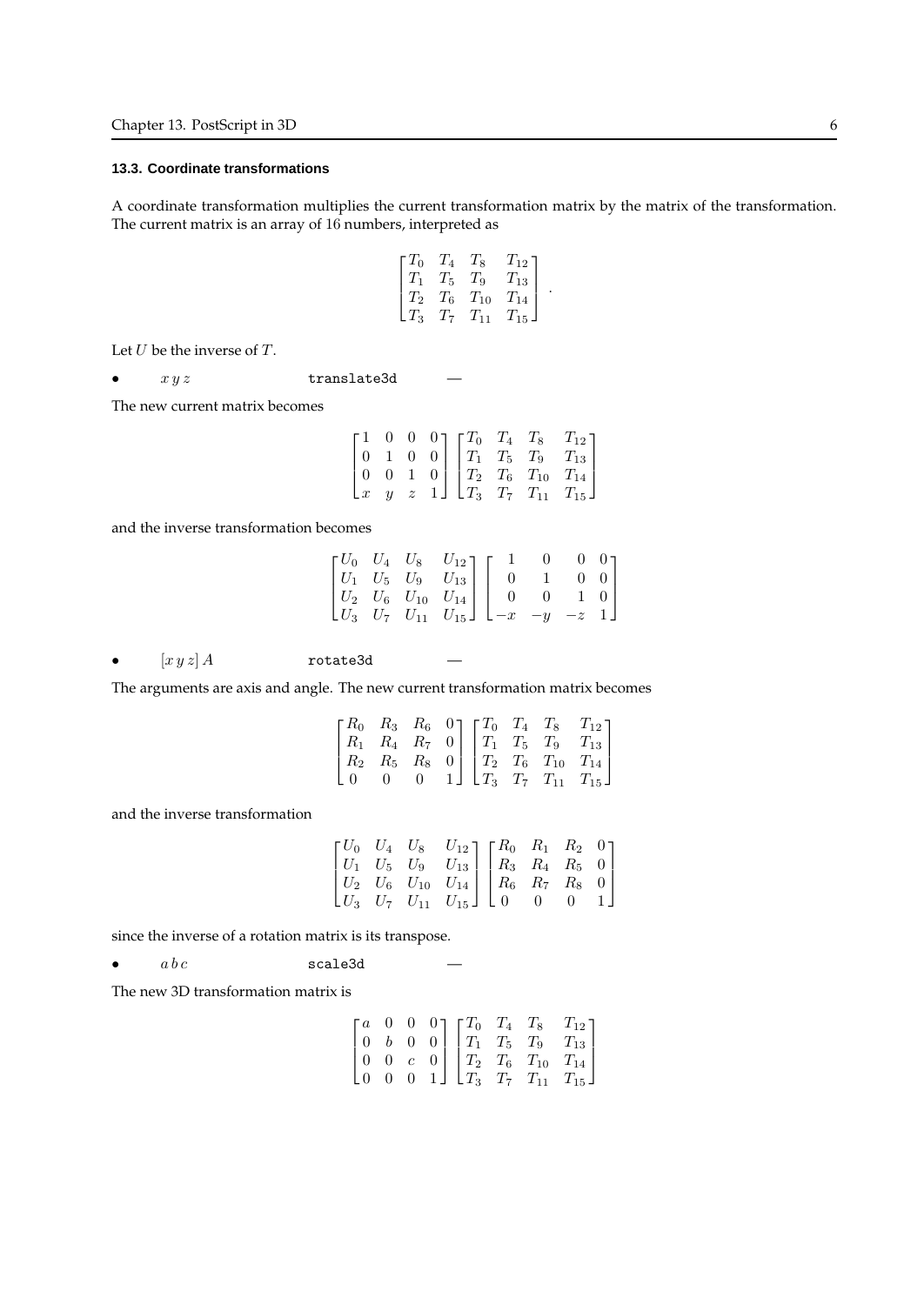and the inverse transformation

|           |                                                                                                         |          |  | $\begin{bmatrix} U_0 & U_4 & U_8 & U_{12} \\ U_1 & U_5 & U_9 & U_{13} \\ U_2 & U_6 & U_{10} & U_{14} \\ U_3 & U_7 & U_{11} & U_{15} \end{bmatrix} \begin{bmatrix} a^{-1} & 0 & 0 & 0 \\ 0 & b^{-1} & 0 & 0 \\ 0 & 0 & c^{-1} & 0 \\ 0 & 0 & 0 & 1 \end{bmatrix}$ |  |  |
|-----------|---------------------------------------------------------------------------------------------------------|----------|--|------------------------------------------------------------------------------------------------------------------------------------------------------------------------------------------------------------------------------------------------------------------|--|--|
| $\bullet$ | matrix                                                                                                  | concat3d |  |                                                                                                                                                                                                                                                                  |  |  |
|           | The argument is a $3 \times 3$ matrix M, i.e. an array of 9 numbers. This replaces T by M (extended) T. |          |  |                                                                                                                                                                                                                                                                  |  |  |
|           | The new 3D transformation matrix is                                                                     |          |  |                                                                                                                                                                                                                                                                  |  |  |
|           |                                                                                                         |          |  | $\begin{bmatrix} M_0 & M_3 & M_6 & 0 \end{bmatrix} \begin{bmatrix} T_0 & T_4 & T_8 & T_{12} \end{bmatrix}$                                                                                                                                                       |  |  |

 $\left| \right|$  $M_1$   $M_4$   $M_7$  0  $M_2$   $M_5$   $M_8$  0 0 0 0 1  $\vert$  $\left| \right|$  $T_1$   $T_5$   $T_9$   $T_{13}$  $T_2$   $T_6$   $T_{10}$   $T_{14}$  $T_3$   $T_7$   $T_{11}$   $T_{15}$  $\left| \right|$ 

and the inverse transformation is

|  | $\begin{bmatrix} U_0 & U_4 & U_8 & U_{12} \\ U_1 & U_5 & U_9 & U_{13} \\ U_2 & U_6 & U_{10} & U_{14} \\ U_3 & U_7 & U_{11} & U_{15} \end{bmatrix} \begin{bmatrix} M_0' & M_3' & M_6' & 0 \\ M_1' & M_4' & M_7' & 0 \\ M_2' & M_5' & M_8' & 0 \\ 0 & 0 & 0 & 1 \end{bmatrix}$ |  |  |
|--|------------------------------------------------------------------------------------------------------------------------------------------------------------------------------------------------------------------------------------------------------------------------------|--|--|
|  |                                                                                                                                                                                                                                                                              |  |  |
|  |                                                                                                                                                                                                                                                                              |  |  |

•  $[ABCD]P$  plane-project

Projects from the 3D homogeneous point  $P$  onto a plane. After this change, which is not invertible, paths are projected onto the plane. Explicitly, the map here is  $Q \mapsto f(P) Q - f(Q) P$ .

The matrix transformation is

$$
\begin{bmatrix} f(P) - AP_0 & -AP_1 & -AP_2 & -AP_3 \ -BP_0 & f(P) - BP_1 & -BP_2 & -BP_3 \ -CP_0 & -CP_1 & f(P) - CP_2 & -CP_3 \ -DP_0 & -DP_1 & -DP_2 & f(P) - DP_3 \end{bmatrix} \begin{bmatrix} T_0 & T_4 & T_8 & T_{12} \ T_1 & T_5 & T_9 & T_{13} \ T_2 & T_6 & T_{10} & T_{14} \ T_3 & T_7 & T_{11} & T_{15} \end{bmatrix}.
$$

The inverse transformation is invalid.

| $v = [x y z w] M$ | transform3d           | vM |
|-------------------|-----------------------|----|
| M f               | dual-transform3d $Mf$ |    |

# **13.4. Drawing**

| $\bullet$ | x y z             | moveto3d  |  |
|-----------|-------------------|-----------|--|
| $\bullet$ | x y z             | lineto3d  |  |
| $\bullet$ | x y z             | rmoveto3d |  |
| $\bullet$ | x y z             | rlineto3d |  |
|           | $x_1y_1z_1\ldots$ | curveto3d |  |

The input is nine numbers.

| $x_1 y_1 z_1 \ldots$ | rcurveto3d | ___ |
|----------------------|------------|-----|
|----------------------|------------|-----|

closepath3d

It updates the current 3D point.

• [see below] mkpath3d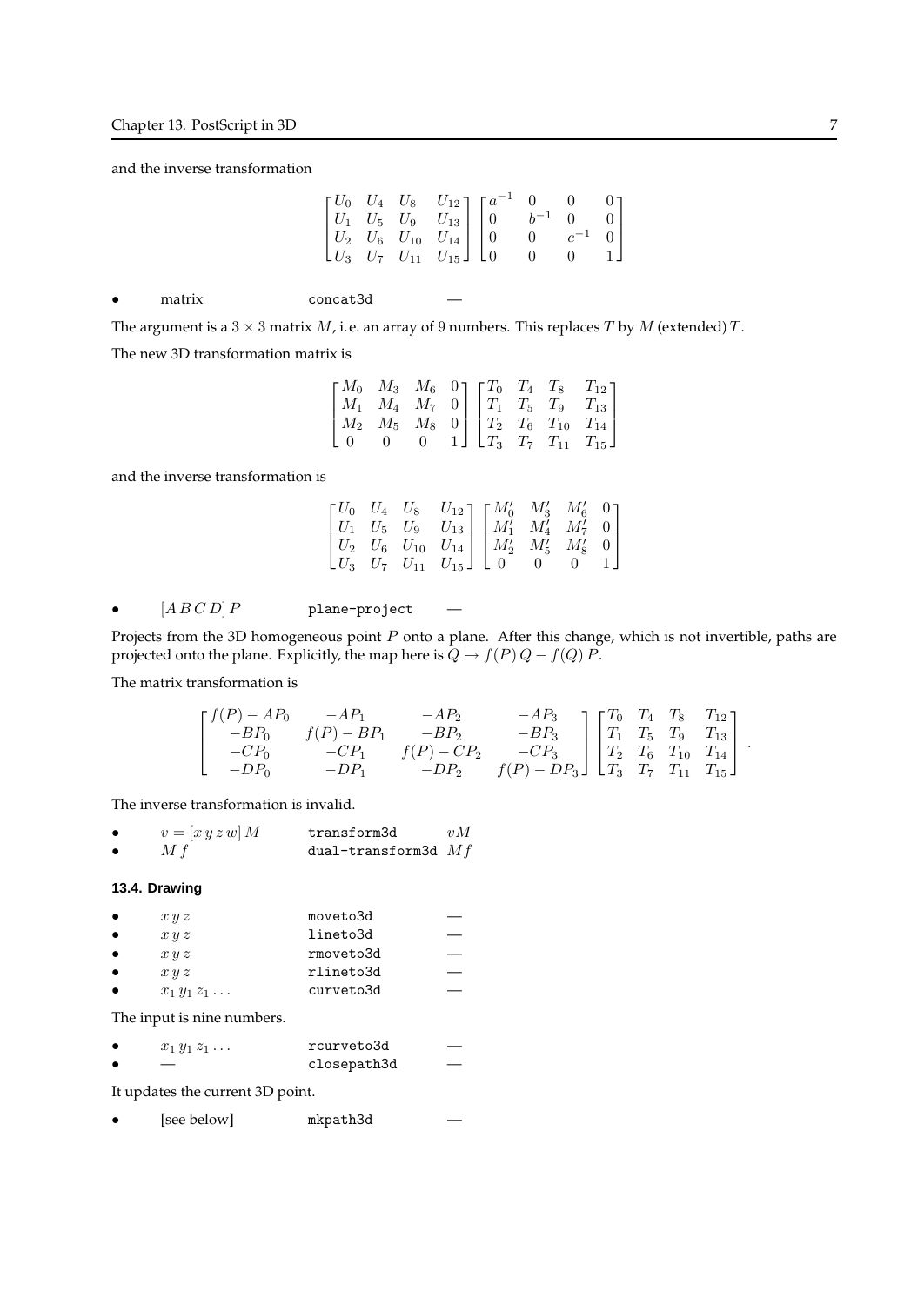The arguments are  $t_0$ ,  $t_1$ , N, an array of parameters, and the function /f. This function has two arguments, the array of parameters and a single variable t. It returns an array made up of (1) a 3D point  $(x, y, z)$  and (2) a velocity vector  $x^i, y', z'$ ). This procedure draws the path in N pieces using f as parametrization.

```
2d-path-convert
```
This converts the current 2D path to a 3D path according to the current 3D environment. Thus

```
[0 0 5 1] set-eye
[0 1 0] 45 rotate3d
newpath
0 0 moveto
(ABC) true charpath
2d-path-convert
gsave
0.7 0 0.1 setrgbcolor
fill
grestore
stroke
```


#### **13.5. Surfaces**

I'll deal with surface rendering in much more detail in the next chapter, but make a few preliminary remarks here.

Surfaces are most conveniently interpreted to be an assembly of flat plates, maybe very small ones to be sure. To ensure an illusion of depth in 3D pictures, they are often shaded according to the position of some imaginary light source. In mathematical graphics we are not interested in realistic rendering, which may even clutter up a good diagram with irrelevant junk, and can settle for simple tricks. Still, a few things are important for the right illusion.

|           | $x  a_0 a_1 $         | lshade |
|-----------|-----------------------|--------|
| $\bullet$ | $x [a_0 a_1 a_2 a_3]$ | shade  |
|           | $x [a_0 \ldots a_n]$  | bshade |

The number x lies in  $[-1, 1]$ , and is usually the result of the calculation of the dot-product of normal vector and light direction. It is shifted to  $[0, 1]$  and then the weighting function is applied.

The coordinates  $a_0$ , etc. are control values for a Bernstein polynomial determining the shading weight. The values of  $a_0$  and  $a_n$  are minimum and maximum. The first two are duplicated by the last one, but they are significantly more efficient. For shade itself,  $[0 \ 1/3 \ 2/3 \ 1]$  would be neutral and  $[0 \ 0 \ 1 \ 1]$  would be relatively strong contrast. These things are discussed in detail in the next chapter.

• array of 3D points normal-function  $[A, B, C, D]$ 

Returns the normal function  $Ax + By + Cz + D$  which is 0 on the points of the array, and increasing in the direction determined by the right-hand rule.

It is in dealing with matters affecting the appearance of surfaces—visibility and shading—that we need  $T^{-1}$ . The point x is outside the piece of surface  $\Sigma$  if and only if  $x \cdot f_\Sigma \geq 0$ , where  $f_\Sigma$  is the normal function associated to S. We often want to know similarly if  $x$  is outside the transformed surface  $ST$ . This happens if and only if  $xT^{-1}$  is outside S, or

$$
xT^{-1} \cdot f_{\Sigma} = x \cdot T^{-1} f_{\Sigma} \ge 0 ,
$$

from which we see that  $f_{\Sigma T}=T^{-1}f_\Sigma.$  We could calculate  $T^{-1}f_\Sigma$  for each  $\Sigma$  but in practice we shall want to test 'visibility' for many bits of surface  $\Sigma$  and only one x (the 'eye', say). So we must be ready to calculate  $T^{-1}x$ . This, and similar calculations involving the light source, motivate the extra matrix  $T^{-1}$  on the graphics stack. The command get-virtual-eye returns this point.